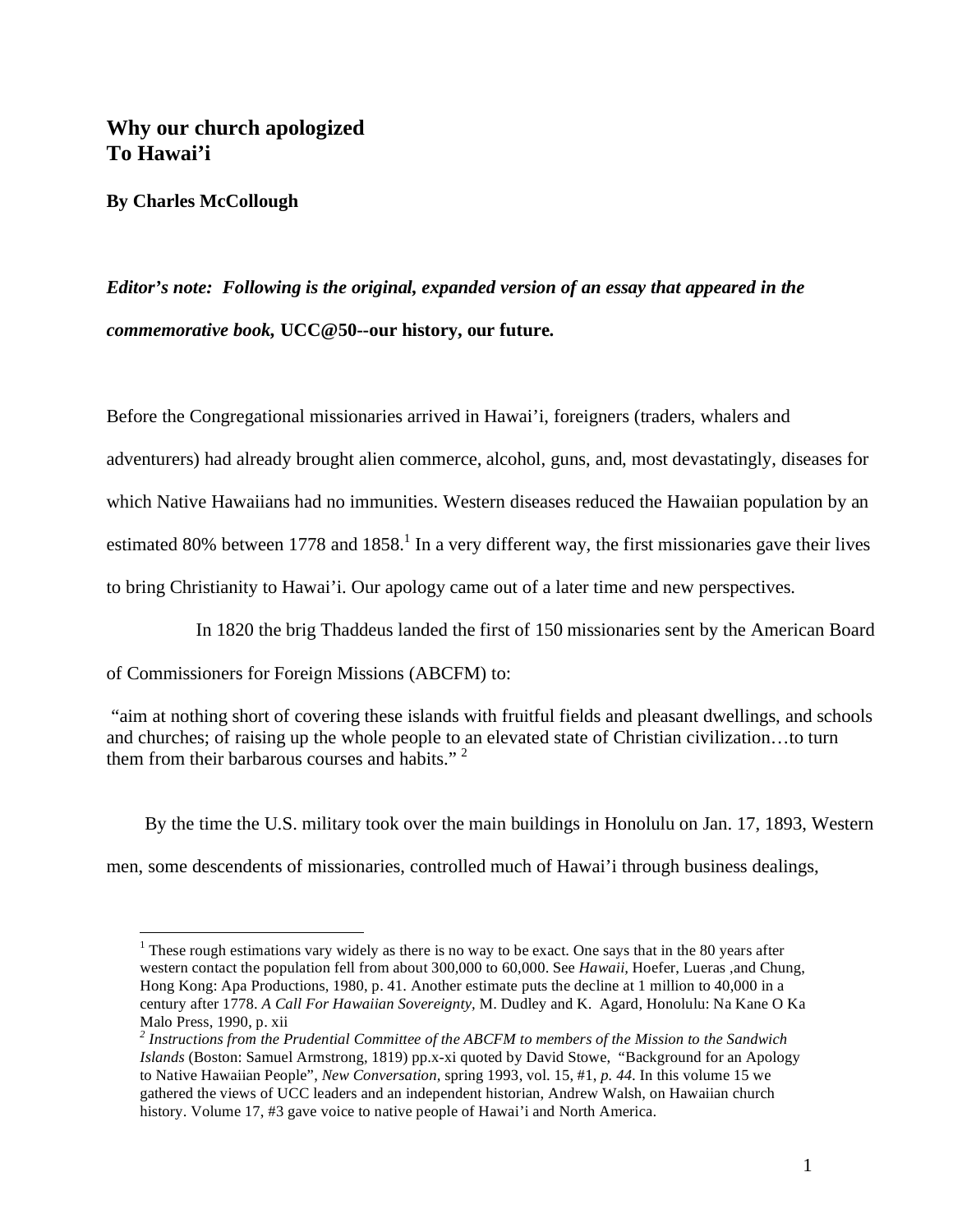privatization of land and government influence. This, in brief, is the context of the highly successful evangelization of Hawai'i and the eventual apology by the president of the UCC on Jan. 17, 1993.<sup>3</sup>

 But why apologize for actions done long ago? Part of the answer is in two other questions posed by a native North American: Why must native people today continue to suffer and pay for the benefits that Euro-Americans enjoy as result of the "cultural genocide" of native people? Also, are not the recipients of stolen property also as liable for the original thief?<sup>4</sup> We who vacation today on the beautiful beaches of Hawai'i and are entertained by luaus and hula shows certainly benefit from the overthrow, annexation and eventual statehood of Hawai'i. But there has been a heavy price that is rarely seen by tourists. Native Hawaiians were devastated not only by foreign diseases but by the total disruption of their culture, traditions and economy as well as their government. However, native religion had already virtually collapsed by the time the missionaries arrived. So Christianity became an attractive option especially to a number of Hawaiian royals who employed the missionaries as buffers against the manipulations of other outsiders.

#### **"Missionary boys"**

 $\overline{a}$ 

## **helped overthrow the Queen**

 The ABCFM explicitly warned the missionaries against involvement in the government. The *original* missionaries could have had no part in the overthrow as all were dead or retired by 1893. Yet some of their descendents (the "Missionary Boys" as they were called) and families were part of the "committee of safety" and "Honolulu Rifles" that, along with the troops from the USS Boston,

 $3$  The germs of westerners surely played a part in these conversions. Some historians note that Native Hawaiians saw how immune western Christians were from the diseases that decimated their people and converted to Christianity in mass. Though this cause for conversions is credible, of course, there is no way definitively to measure the inner motives of converts.

<sup>4</sup> See George Tinker, *Political Theology and American Indian Liberation,* and Minneapolis, MN: Fortress 2004, p.5.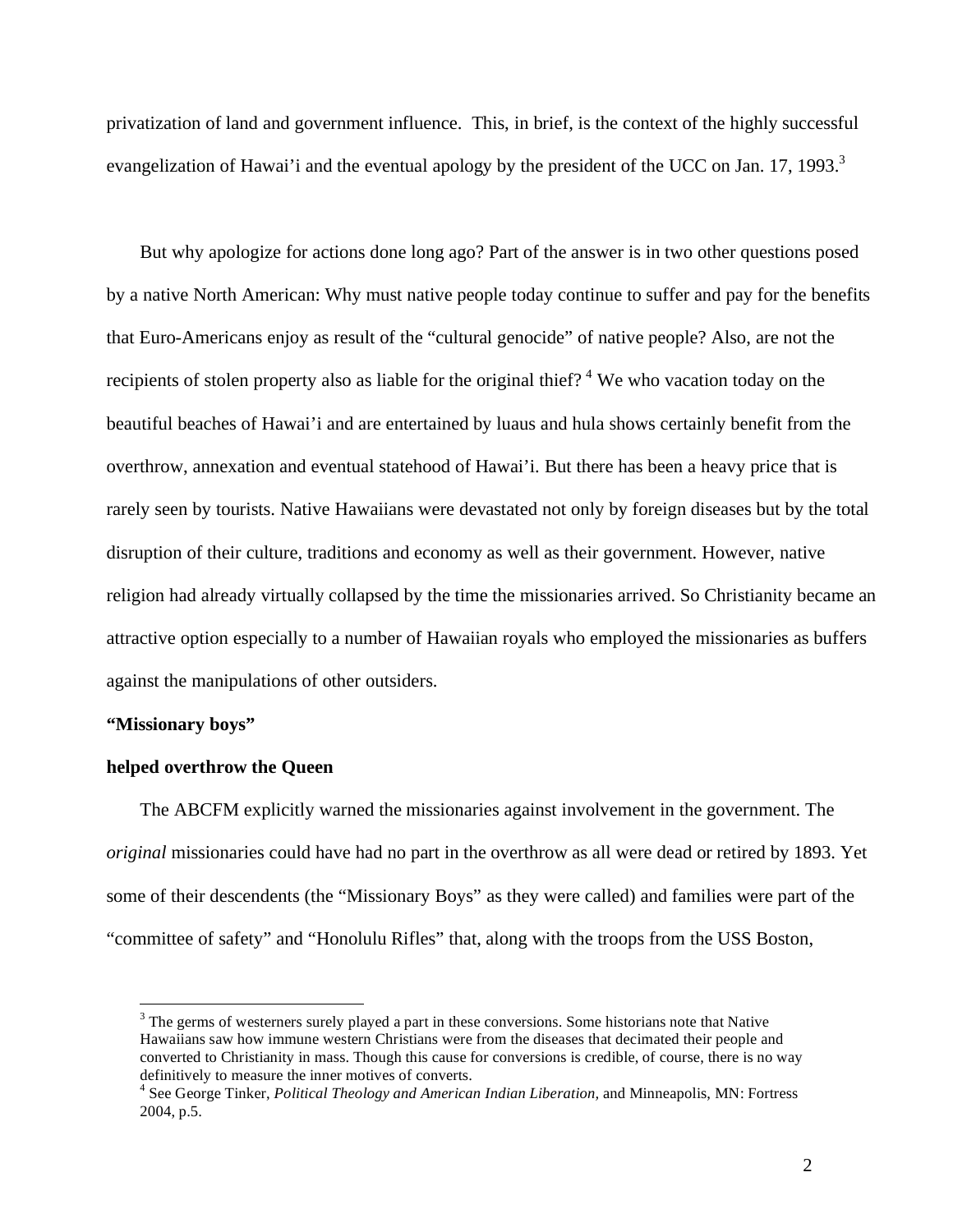overthrew Queen Lili'uokalani. The Hawaiian Evangelical Association, HEA (which later became the Hawaii Conference of the UCC. HAUCC) was generally supportive of the overthrow. In 1893, the editor of the HEA newsletter, *The Friend*, wrote, "Dead and rotten is the monarchy, beyond chance of resuscitation…so hopelessly fallen into heathen mental and moral vileness, it only remains to be speedily buried out of sight."<sup>5</sup>

 The immediate cause of the church's rejection of the Queen (a devout Christian) was her plan to strengthen the Hawaiian constitutional monarchy and support it by allowing gambling and opium importation. However, the larger context for the overthrow was the assumed superiority of the "elevated state of Christian civilization" as noted above in the ABCFM charge in 1819 and in the U. S. government's ideology of "Manifest Destiny" that sought to justify its imperial expansion from Cuba to the Philippines.

 After 100 years, some native Hawaiians and their supporters in the UCC began to oppose this domination by bringing a resolution to the HAUCC annual meeting in 1990 and then to the UCC General Synod in 1991. The resolution called for support of Native Hawaiian sovereignty. General Synod recognized the missionaries' sacrifices and "generosity are an inspiration…their contributions endure"<sup>6</sup> Yet,

 "in recognition of our historic complicities in the illegal overthrow of the Hawaiian monarchy in 1893 [The General Synod] "directs the office of the President of the UCC to offer a public apology to the native Hawaiian people and to initiate a process of reconciliation between the UCC and native Hawaiians."<sup>7</sup>

## **Paul Sherry's apology**

#### **was a model for the government**

<sup>&</sup>lt;sup>5</sup> Sereno E. Bishop, editor, *New Conversations, Op. .Cit., p.* 56.

Paul Sherry, The Apology, *New Conversations*, *op. cit*, p. 5 7 *Ibid* p. 3, 4.